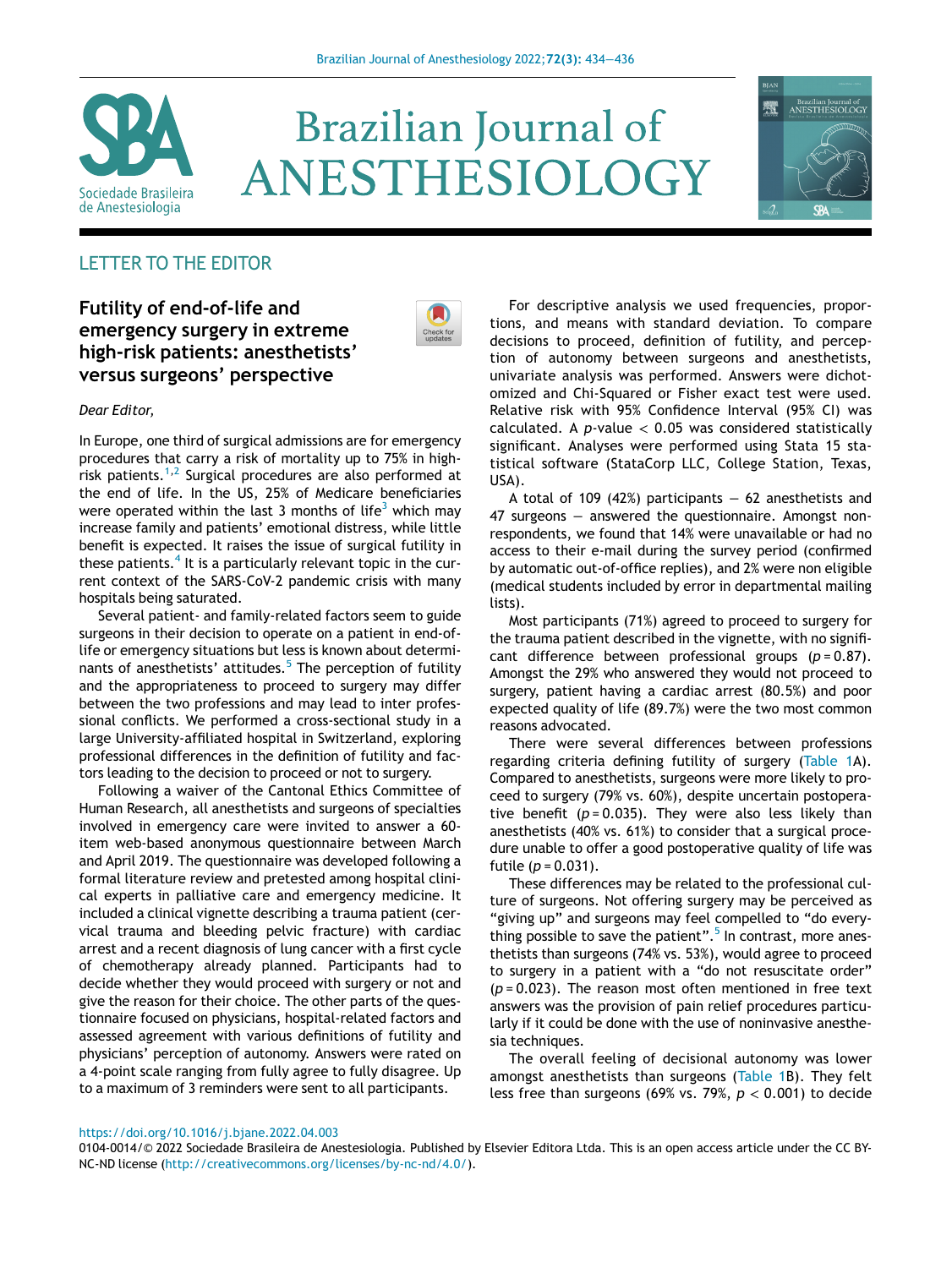### Table 1 Futility perception and feeling of autonomy.

<span id="page-1-0"></span>

| A. Questions related to futility                                                                                                     | Anesthetists $(n = 62)$               |                             | Surgeons ( $n = 47$ )                 |                             | RR (95% CI)                 | $p$ -value |
|--------------------------------------------------------------------------------------------------------------------------------------|---------------------------------------|-----------------------------|---------------------------------------|-----------------------------|-----------------------------|------------|
|                                                                                                                                      | <b>Disagree</b><br>(partly/<br>fully) | Agree<br>(partly/<br>fully) | <b>Disagree</b><br>(partly/<br>fully) | Agree<br>(partly/<br>fully) | surgeons vs<br>anesthetists |            |
| Have you at one stage or another considered<br>that operating the patient described in<br>the vignette could be futile               | 12 (20%)                              | 50 (80%)                    | 9 (19%)                               | 88 (81%)                    | $1.01(0.38 -$<br>2.65)      | 0.978      |
| A surgery bringing no physiological benefit<br>must be considered futile.                                                            | 15 (24%)                              | 47 (76%)                    | 8(17%)                                | 39 (83%)                    | $1.55(0.59 -$<br>4.05)      | 0.363      |
| A surgery bringing uncertain benefit must<br>not be considered futile.                                                               | 25 (40%)                              | 37 (60%)                    | 10 (21%)                              | 37 (79%)                    | $2.50(1.05 -$<br>5.92)      | 0.035      |
| A surgery unable to offer a good postopera-<br>tive quality of life is futile.                                                       | 24 (39%)                              | 38 (61%)                    | 28 (60%)                              | 19 (40%)                    | $0.42(0.19 -$<br>0.93)      | 0.031      |
| A surgery is always futile when the patient is<br>very old.                                                                          | 57 (92%)                              | 5(8%)                       | 46 (98%)                              | 1(2%)                       | $0.24(0.02 -$<br>2.19)      | 0.178      |
| A surgery is always futile when the patient<br>has severe dementia.                                                                  | 38 (61%)                              | 24 (39%)                    | 36 (77%)                              | 11 (23%)                    | $0.48(0.20 -$<br>1.12)      | 0.090      |
| A surgery is futile if the patient has a life<br>expectancy of one month (and the sur-<br>gery doesn't affect the prognosis).        | 19 (31%)                              | 43 (69%)                    | 8 (17%)                               | 39 (83%)                    | $2.15(0.84 -$<br>5.47)      | 0.103      |
| A futile surgery is acceptable if the patient<br>asks for it.                                                                        | 48 (77%)                              | 14 (23%)                    | 41 (87%)                              | 6(13%)                      | $0.50(0.17 -$<br>1.42)      | 0.190      |
| A surgery is futile if the patient has a life<br>expectancy of one week.                                                             | 8 (13%)                               | 54 (87%)                    | 4 (9%)                                | 43 (91%)                    | $1.59(0.44 -$<br>5.64)      | 0.468      |
| A surgery can be futile even for a young<br>patient.                                                                                 | 4(6%)                                 | 58 (94%)                    | 4 (9%)                                | 43 (91%)                    | $0.74(0.17 -$<br>3.13)      | 0.683      |
| A futile surgery is acceptable if the family<br>asks for it.                                                                         | 54 (87%)                              | 8(13%)                      | 45 (96%)                              | 2(4%)                       | $0.30(0.06 -$<br>1.48)      | 0.121      |
| A surgery isn't futile only if it brings benefit<br>to the patient.                                                                  | 18 (29%)                              | 44 (71%)                    | 13 (28%)                              | 34 (72%)                    | $1.07(0.46 -$<br>2.48)      | 0.875      |
| <b>B. Questions related to autonomy</b>                                                                                              |                                       |                             |                                       |                             |                             |            |
| You agree to take care of a patient with a<br>"DNR order" in the emergency OR.                                                       | 16 (26%)                              | 46 (74%)                    | 22 (47%)                              | 25 (53%)                    | $0.39(0.17 -$<br>0.88)      | 0.023      |
| Before taking care of a patient with a "DNR<br>order", you discuss again the limits of the<br>order with the patient and his family. | 10 (16%)                              | 52 (84%)                    | 4 (9%)                                | 43 (91%)                    | $2.06(0.60 -$<br>7.05)      | 0.239      |
| You explain all the implications and possible<br>complications of the anesthetic/surgical<br>care.                                   | 10 (16%)                              | 52 (84%)                    | $\pmb{0}$                             | 47 (100%)                   | $1.90(1.57 -$<br>2.29)      | 0.004      |
| You feel free to decide whether to take care<br>of a patient in the OR or not.                                                       | 43 (69%)                              | 19 (31%)                    | 10 (21%)                              | 37 (79%)                    | $8.37(3.46 -$<br>20.24)     | < 0.001    |
| Your opinion whether to take care of a<br>patient in the OR or not is respected.                                                     | 33 (53%)                              | 29 (47%)                    | 8(17%)                                | 39 (83%)                    | $5.54(2.23 -$<br>13.77      | < 0.001    |
| You are involved during all the phases of the<br>patient's evaluation before the OR.                                                 | 34 (55%)                              | 28 (45%)                    | 13 (22%)                              | 34 (78%)                    | $3.17(1.41 -$<br>7.15)      | 0.005      |
| Your evaluation can modify the care of the<br>patient in the OR.                                                                     | 25 (40%)                              | 37 (60%)                    | 17 (36%)                              | 25 (64%)                    | $1.19(0.54 -$<br>2.60)      | 0.659      |
| You feel pressure when deciding to take care<br>for a patient in the OR.                                                             | 33 (53%)                              | 29 (47%)                    | 43 (92%)                              | 4 (8%)                      | $0.10(0.03 -$<br>0.33)      | < 0.001    |
| You are the only one who can decide if the<br>patient must be operated.                                                              | 59 (95%)                              | 3(5%)                       | 36 (83%)                              | 11 (17%)                    | $6.00(1.57 -$<br>23.00)     | 0.004      |

Results are expressed in numbers (percents). DNR, Do Not Resuscitate, OR, Operating Room.

whether to proceed to surgery or not. They more often felt that their opinion was not taken into consideration and that they felt hierarchical pressure to proceed to surgery. Another finding was that anesthetists informed patients to a lesser extent than surgeons (84% vs. 100%) about all possible complications of an emergency intervention ( $p < 0.005$ ).

This study has limitations. The cross-sectional design of the study does not allow causal inferences to be made but only speculations to be generated. It was a single center